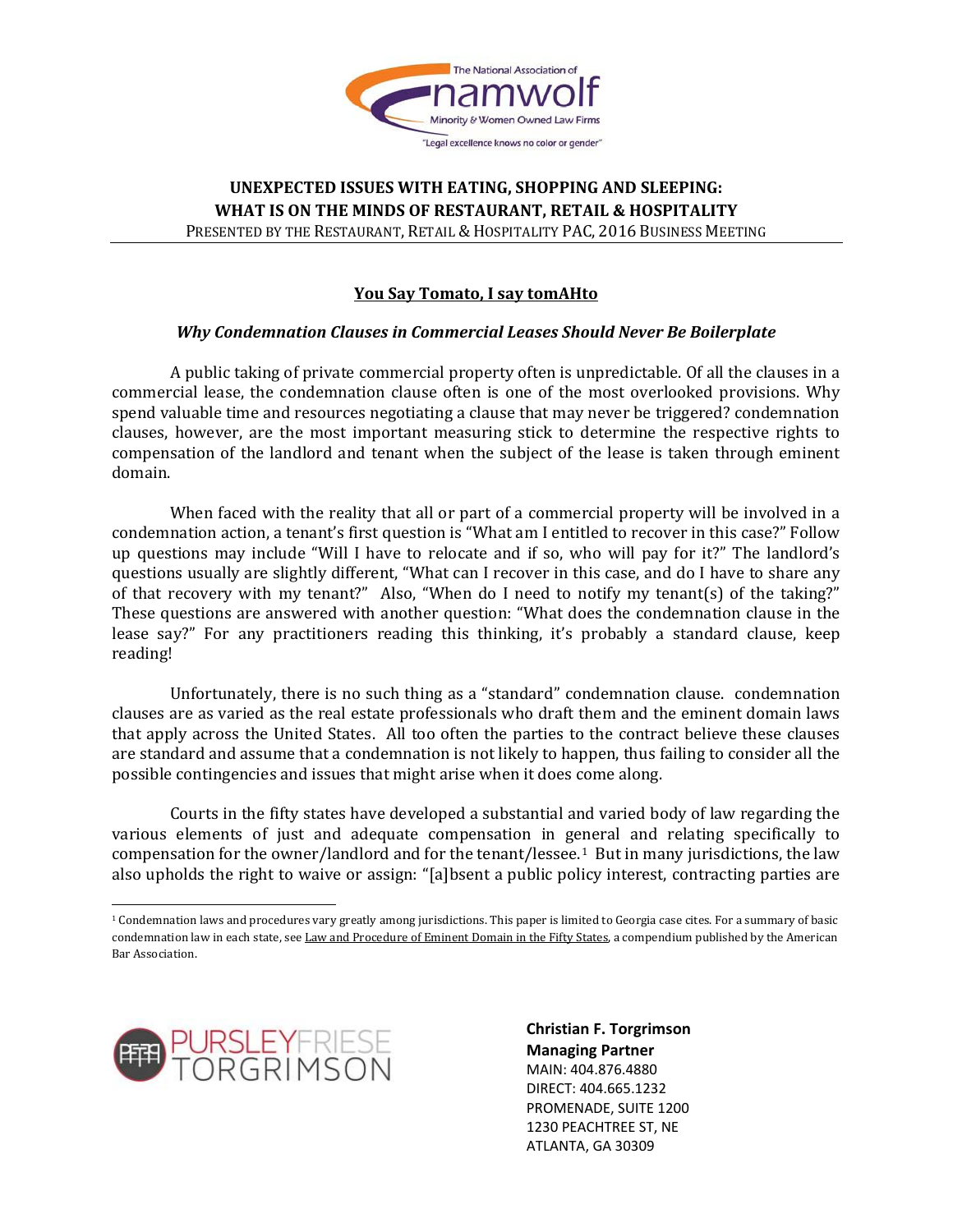

free to contract to waive numerous and substantial rights . . . . Thus, a lessee may in the lease assign away or waive its right to just and adequate compensation in any type of condemnation proceedings, which assignment or waiver we will enforce." McGregor v. Board of Regents of the University System of Georgia, 249 Ga. App. 612, 548 S.E. 2d 116 (2001). In determining the validity and extent of any assignment or waiver, the courts have stated that "as a general rule, the provisions of a contract will be construed against the draftsman, and those of the lease will be construed against the lessor. Department of Transportation v. Calfee Co. of Dalton, Inc., 202 Ga. App. 299, 414 S.E. 2d 268 (1991) (cert. denied 1992).

Below are some examples of the variations in condemnation clauses and the circumstances triggering them in a lease.

# **I. Applicability of a Condemnation Clause.**

The condemnation clause applies in the event of an acquisition of all or part of the leased premises, which requires the payment of just and adequate compensation for that acquisition and in most jurisdictions, for damages to any remainder. The condemnation clause also is triggered by the acquisition or taking of the property for any public or quasi-public purpose or use under any statute; to the exercise of the right of eminent domain under any statute; or to the purchase by any governmental authority or public authority in lieu of the exercise of the right of eminent domain.

# **II. Lease Termination Issues.**

# A. Acquisition of Part of the Leased Property.

The parties must decide the circumstances under which the lease can be terminated if only part of the property is taken. This is a question of how much of a taking is too much for the lease to continue and who gets to decide how much is too much. In one case the lease provided that:

> "In the event that the premises or any part thereof are taken or condemned or are conveyed under the threat of eminent domain, at Lessee's option the lease may be terminated as of the date of such taking." Budd Land Company, Ltd. v. K&R Realty Company, 159 Ga. App. 448, 283 S.E. 2d 665 (1981)

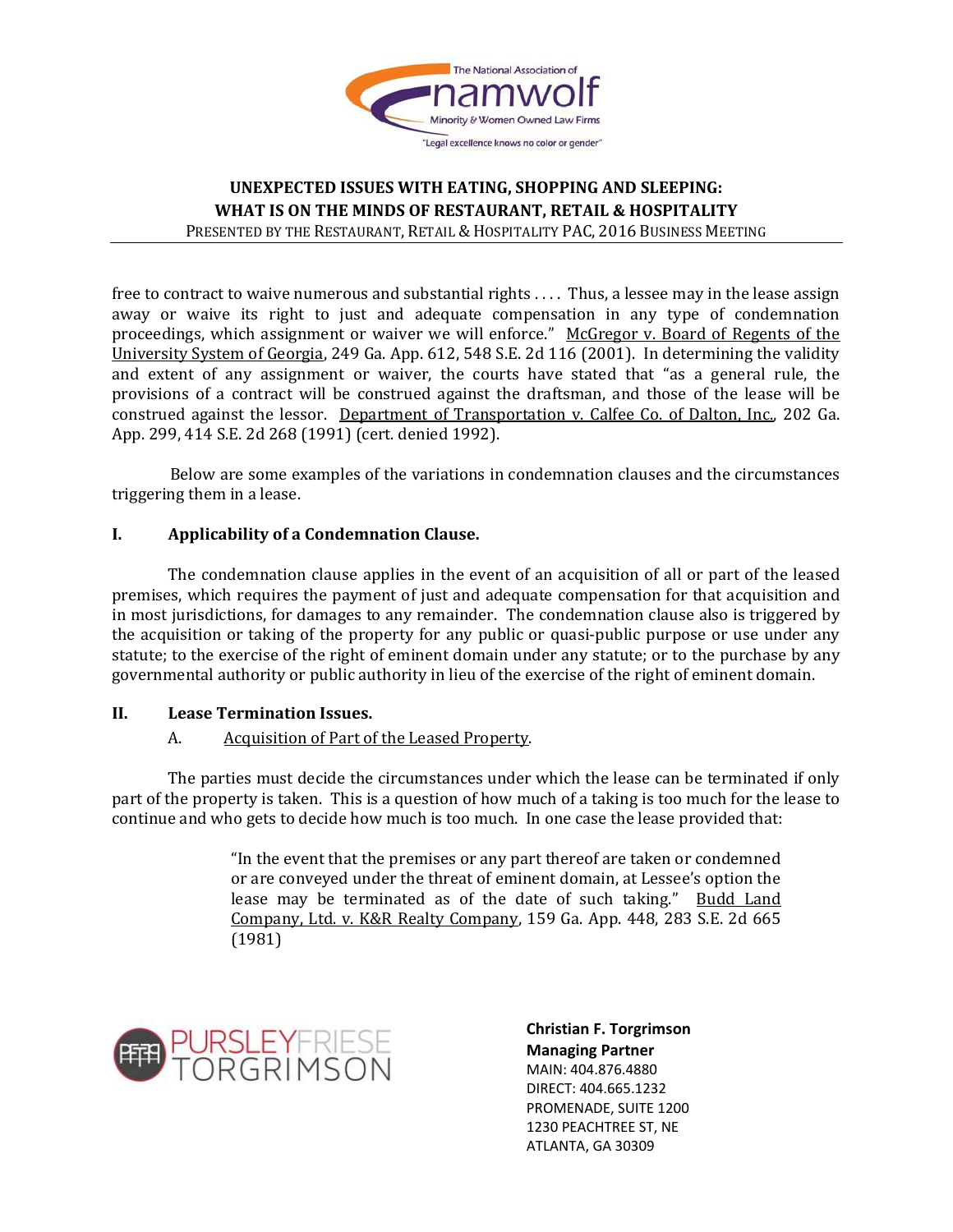

The Georgia Court of Appeals called this a "standard clause." A landlord clearly would conclude that this clause is too broad in favoring the tenant. In the Budd Land case, the tenant terminated the lease when a small strip of land was taken in a condemnation action even though the taking did not substantially impair the tenant's use of the remaining property. The Georgia Court of Appeals held that the lessee had a contractual right to terminate the lease and affirmed the trial court's grant of summary judgment.

The landlord and tenant should negotiate the termination rights for a partial taking based upon the impact of the taking on the tenant's reasonable use of the leased premises for the purposes of the lease. This standard can be stated in terms of:

- (1) Whether the remaining property is sufficient for the reasonable operation of tenant's business,
- (2) Whether a specific percentage of the leased premises (building and/or land area) is taken,
- (3) Whether certain access has been impaired,<br>(4) Whether a certain amount of parking has be
- (4) Whether a certain amount of parking has been taken, or (5) Any other issues specific to the tenant's use that the
- Any other issues specific to the tenant's use that the parties agree would significantly diminish the use of the leased premises if taken in a condemnation case.

The condemnation clause also should specify who decides whether the partial taking is sufficient to terminate the lease – landlord, tenant or either. The deciding party or parties should be required to make this decision by a reasonable exercise of discretion based upon the facts of the condemnation.

In addition, the condemnation clause must specify when the termination would become effective, whether written notice of the effective date is required, and the date through which rent must be paid. The obvious choices are for the termination to be effective would be on the date of taking or on the date the condemning body is granted the right of possession of the property. Normally the rent would continue to be paid until the date of termination.

The condemnation clause should address the respective rights of the landlord and tenant in the event the taking of part of the property does not result in the termination of the lease. This provision should specify a formula for determining the rent to be paid on the remaining premises, a

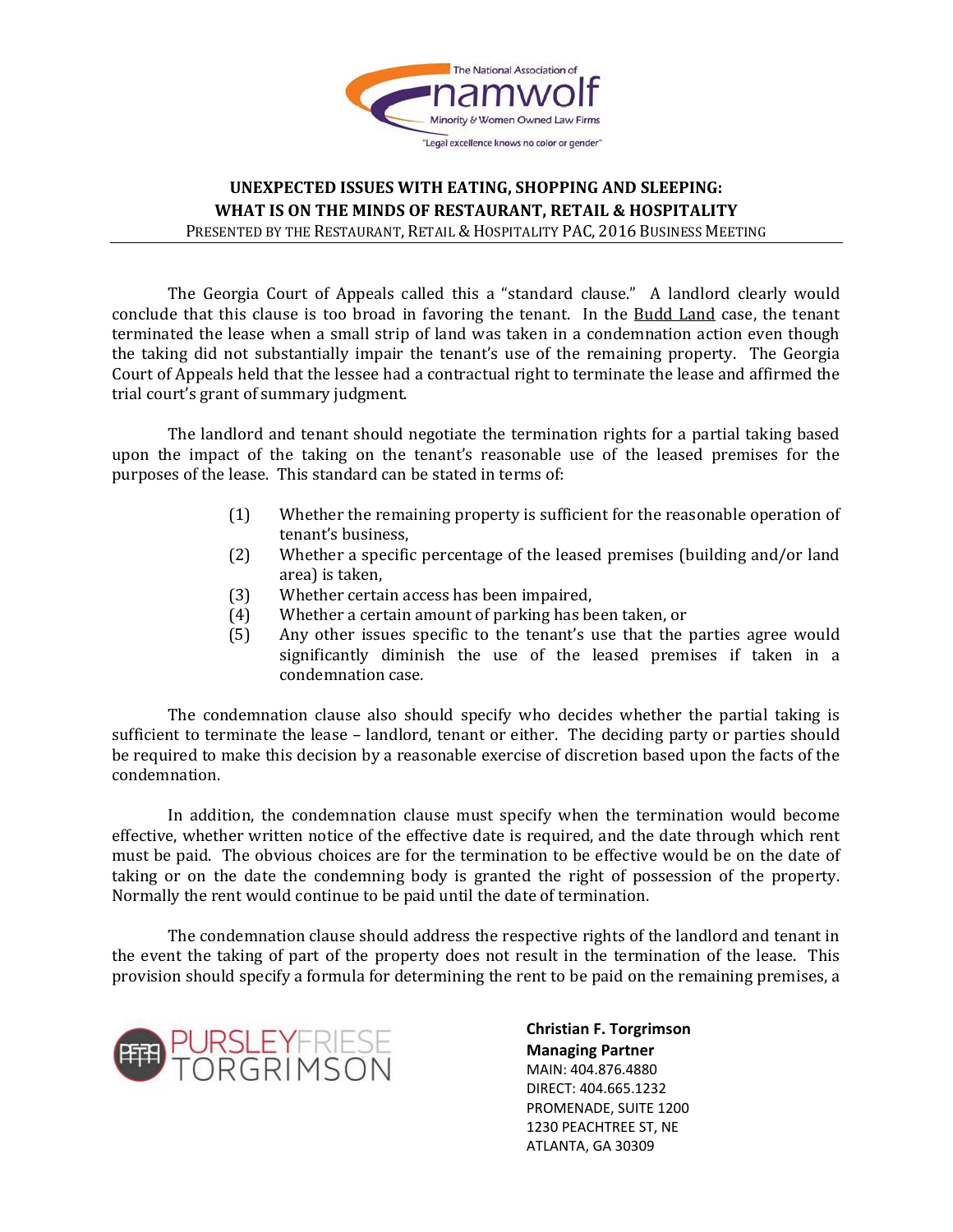

provision for restoration of the property, if possible, the party responsible for restoration, and a provision for the source of the funds to restore the property (*i.e.*, the condemnation award).

#### B. Acquisition of the Entire Leased Premises.

In the event of a condemnation or purchase of the entire leased premises, termination of the lease normally would be automatic and no written notice normally would be required. The condemnation clause still should provide the effective time of the lease termination, either on the date of taking or on the date the governmental body obtains the right of possession of the property. Provision also should be made that rent would be paid until the effective date of the termination.

#### **II. Compensation Issues.**

Who gets the money being paid? Without a specific clause, the answer to this question can be very difficult to answer. The condemnation clause should assist by defining the respective rights of the landlord and tenant to recover just and adequate compensation. Tenants are entitled to waive claims of compensation against both the landlord and the condemnor and to assign claims to the landlord with or without a right to recover compensation from the condemnor. McGregor  $v<sub>i</sub>$ Board of Regents, supra, Department of Transportation v. Calfee Co., supra. The terms of the waiver or assignment are matters of negotiation between the landlord and tenant.

The first issue normally is compensation for the value of the property and improvements (real estate issues). This is an issue of critical importance to the parties, because the unified fee rule is alive and well in many jurisdictions, which prohibits the parties from recovering in total more than the property is worth as a whole. Therefore, the tenant's recovery of a leasehold value in the real estate will result in the reduction of the landlord's award for the unencumbered fee simple value of that real estate. It is normal for the landlord to insist upon the tenant waiving and assigning its claim of leasehold interest or value of the unexpired term of the lease so that the tenant has no claim against the landlord or the condemnor for that leasehold value. As a compromise, some condemnation clauses allow the tenant to recover the unamortized portion of any tenant improvements paid for by the tenants that were not reimbursed by the landlord.

A condemnation clause provision that would allow the tenant to recover just and adequate compensation for items that would not reduce the landlord's recovery often are included in the

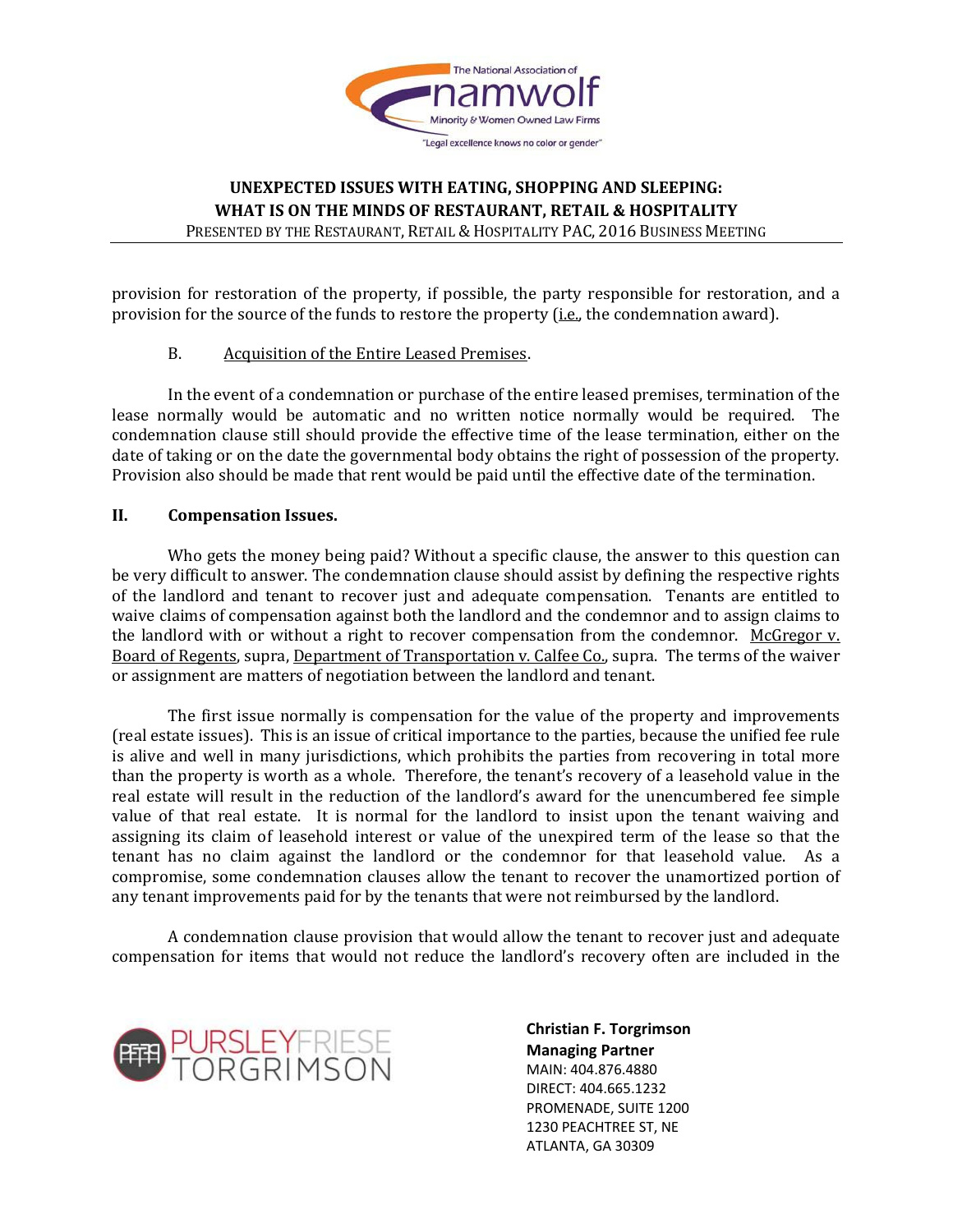

lease. These items would include business damage, fixtures and personal property of the tenant and relocation benefits.

The various options for recovery of just and adequate compensation can be summarized as follows:

- A. The landlord is entitled to recover the entire payment of just and adequate compensation, the tenant assigns to landlord all its claims of compensation and waives any claims for compensation against either the landlord or the condemning body.
- B. The landlord is entitled to recover the entire payment of just and adequate compensation subject to lessee's right to recover from the landlord a portion of the compensation as provided by law or statute. This type provision most often appears in property that is subject to the Federal Petroleum Marketing Practice Act (15 USCA §2801, et. seq.), but the Georgia courts have interpreted this language in a broader context. Simmerman v. Department of Transportation, 167 Ga. App. 383, 307 S.E. 2d 4 (1983). In that case the Georgia Court of Appeals allowed the tenant to recover from the landlord not only business losses as specified in the federal statute but also a possible leasehold interest.
- C. The landlord recovers the entire reward of just and adequate compensation, and the tenant waives any claims against the landlord but reserves all claims against the condemnor. See Department of Transportation v. Calfee Co., supra.
- D. The landlord and tenant each may recover just and adequate compensation from the condemning body as allowed by law, provided that neither landlord or tenant shall have a claim against each other.
- E. The landlord is entitled to recover the entire award of just and adequate compensation provided that the tenant retains the right to claim a separate award from the condemnor for business damage, fixtures installed by tenant, personal property and relocation expenses.

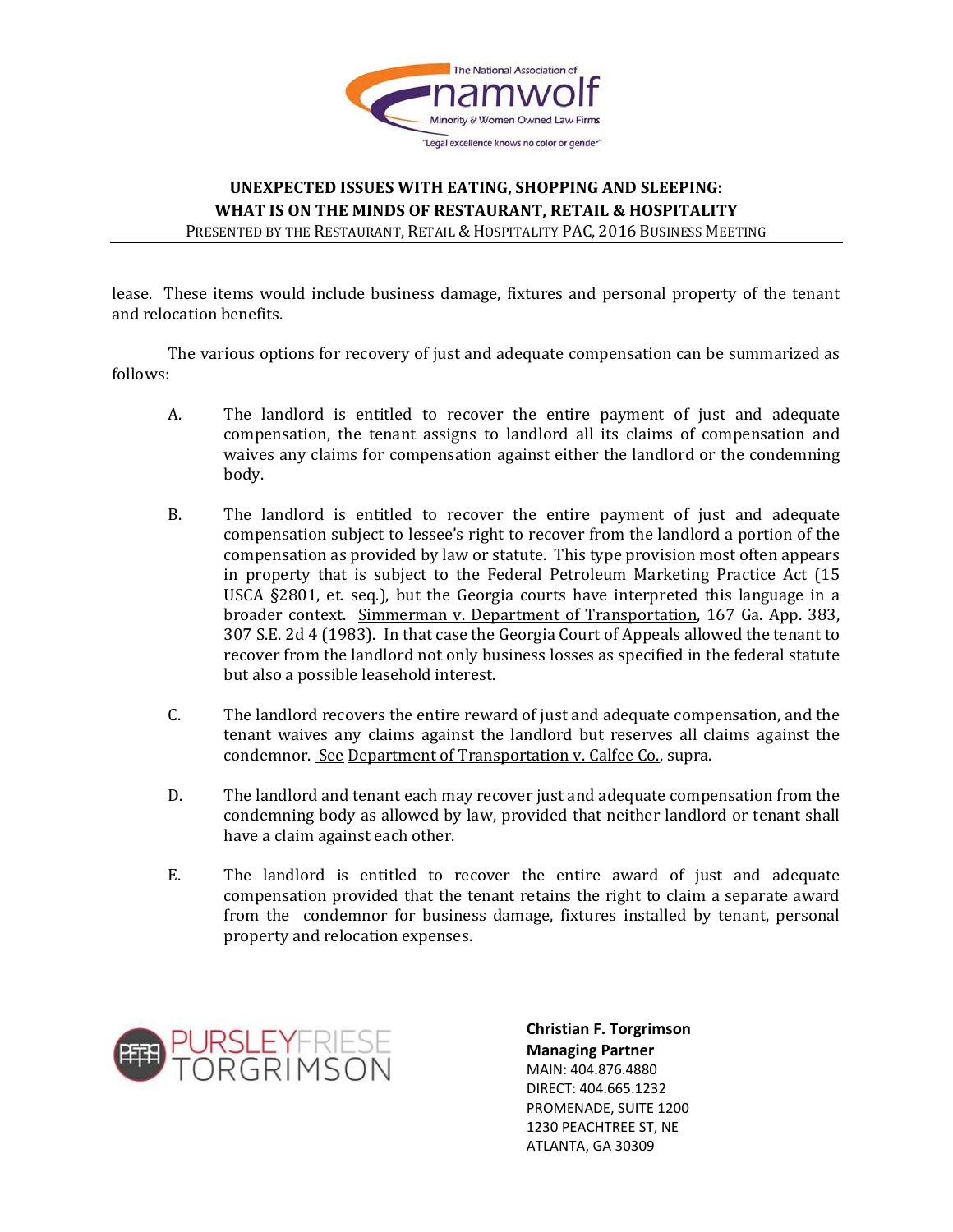

# **UNEXPECTED ISSUES WITH EATING, SHOPPING AND SLEEPING: WHAT IS ON THE MINDS OF RESTAURANT, RETAIL & HOSPITALITY**

PRESENTED BY THE RESTAURANT, RETAIL & HOSPITALITY PAC, 2016 BUSINESS MEETING

#### **Summary**

A condemnation action taking all or part of a leased premises is a real possibility during any lease term, and the condemnation clause in the lease should be negotiated so that the landlord and tenant each understand their respective rights in the potential valuation and use issues. This paper has touched on some of the more common issues that may arise, but the issues can be as varied and unusual as the property itself. Lawyers must be aware of condemnation issues in drafting leases and in representing clients in condemnation cases involving the recovery of compensation for either the landlord or the tenant.

The following condemnation clause addresses many of the issues and may give some ideas for resolving other issues:

If the whole of the leased premises shall be taken for any public or quasi-public purpose or use under any statute, or by right of eminent domain, or by private purchase by any public authority in lieu of the exercise of the right of eminent domain or if any part of the leased premises is so taken and the part not so taken is insufficient for the reasonable operation of tenant's business, then, in either of such events, this lease shall cease and expire on the date when possession shall be taken thereunder of the leased premises or part thereof and all rents, taxes, and other charges shall be prorated and paid to such date.

In the event that only a part of the leased premises is so taken and the part not so taken shall be sufficient for the reasonable operation of the tenant's business, this lease shall remain unaffected except:

- (a) Until restoration pursuant to (b) below, the tenant shall be entitled to a prorate reduction in the rent and any other charges payable by tenant hereunder, after the date of such taking, based on the proportion which the space so taken bears to the space originally demised, provided that consideration shall be given to the respective values of the space taken and the space not taken.
- (b) The landlord shall promptly after such taking, and at the landlord's own cost and expense, restore that part of the improvements not so